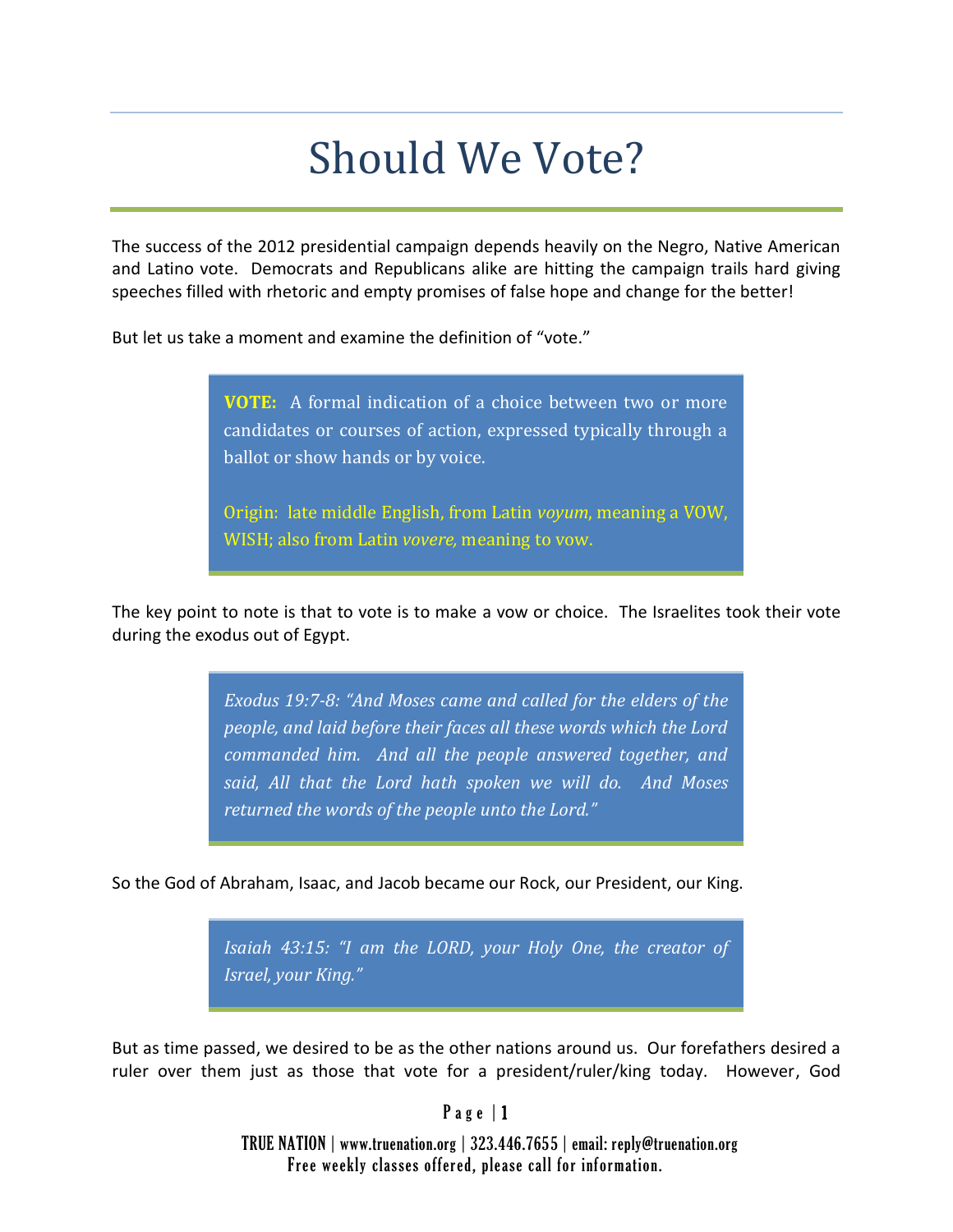forewarned us that having a king to rule over us WAS NOT in our best interest. Kings have taken our lands, caused us to fight unnecessary battles for their own pleasure, have imposed heavy taxes, enforced unjust laws, and caused our children to be lead into bondage. The same unjust acts presidents implement on their people today. The Most High allowed Israel to have a king to teach us a lesson and finally realize that a king would not be good for us.

> *1 Samuel 8:5-18: " <sup>5</sup> And said unto him, Behold, thou art old, and thy sons walk not in thy ways: now make us a king to judge us like all the nations. <sup>6</sup>But the thing displeased Samuel, when they said, Give us a king to judge us. And Samuel prayed unto the LORD. <sup>7</sup>And the LORD said unto Samuel, Hearken unto the voice of the people in all that they say unto thee: for they have not rejected thee, but they have rejected me, that I should not reign over them. <sup>8</sup>According to all the works which they have done since the day that I brought them up out of Egypt even unto this day, wherewith they have forsaken me, and served other gods, so do they also unto thee. <sup>9</sup>Now therefore hearken unto their voice: howbeit yet protest solemnly unto them, and shew them the manner of the king that shall reign over them. <sup>10</sup>And Samuel told all the words of the LORD unto the people that asked of him a king. <sup>11</sup>And he said, This will be the manner of the king that shall reign over you: He will take your sons, and appoint them for himself, for his chariots, and to be his horsemen; and some shall run before his chariots. <sup>12</sup>And he will appoint him captains over thousands, and captains over fifties; and will set them to ear his ground, and to reap his harvest, and to make his instruments of war, and instruments of his chariots. <sup>13</sup>And he will take your daughters to be confectionaries, and to be cooks, and to be bakers. <sup>14</sup>And he will take your fields, and your vineyards, and your oliveyards, even the best of them, and give them to his servants. <sup>15</sup>And he will take the tenth of your seed, and of your vineyards, and give to his officers, and to his servants. <sup>16</sup>And he will take your menservants, and your maidservants, and your goodliest young men, and your asses, and put them to his work. 17 He will take the tenth of your sheep: and ye shall be his*

## P a g e | 2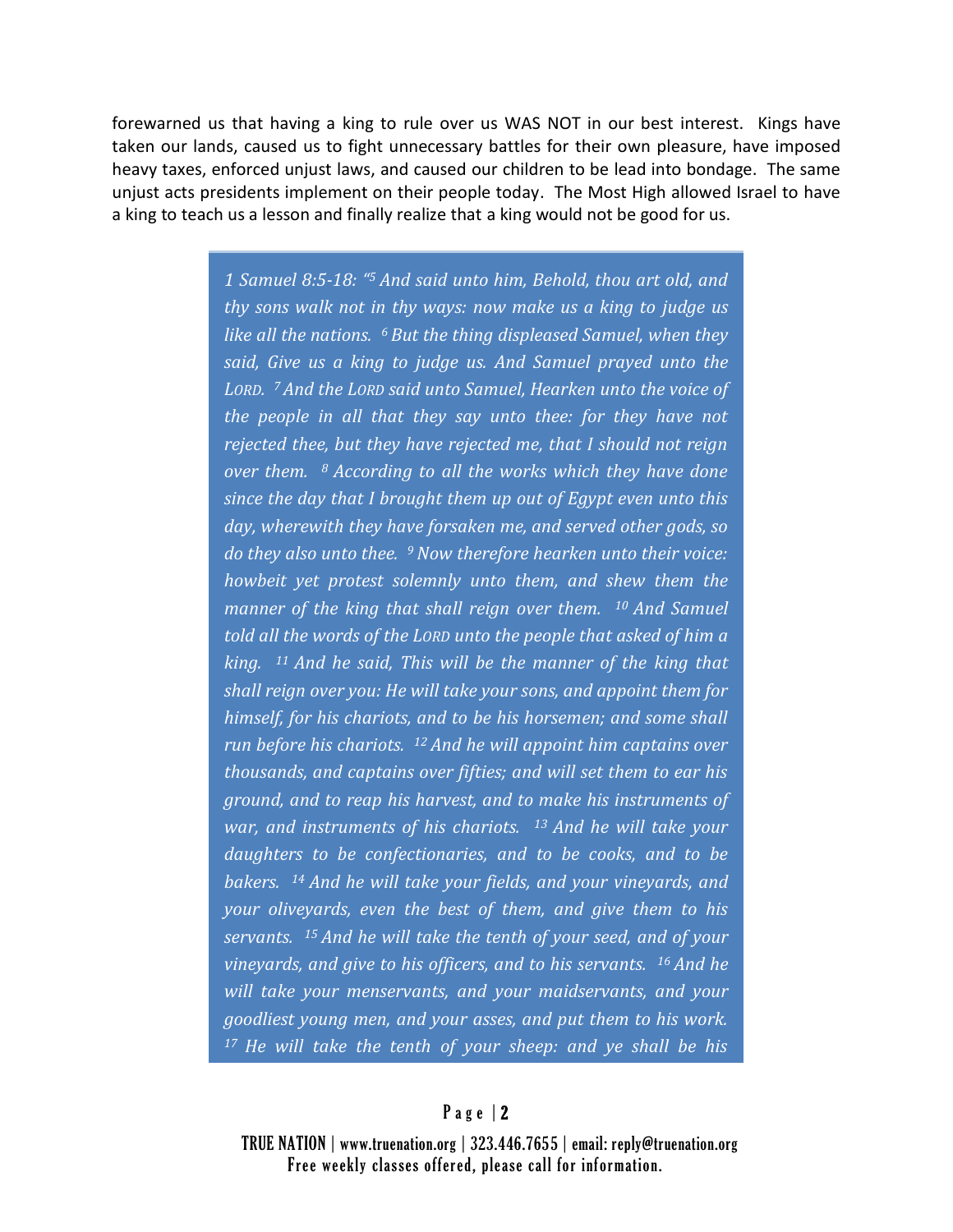*servants. <sup>18</sup>And ye shall cry out in that day because of your king which ye shall have chosen you; and the LORD will not hear you in that day."*

Since we chose not to have the Most High over us, we were left to rely upon a king, a fellow, imperfect man, who could not save us from our bondage as neither can his predecessor of today, the president. Even after the election of the first so-called Black president, the oppression of the Negroes and Latinos has not ceased as the Most High warned.

> *Lamentations 4:17:"As for us, our eyes as yet failed for our vain help: in our watching we have watched for a nation that could not save us."*

> *Deuteronomy 32:39: "See now that I, even I, am he, and there is no god with me: I kill, and I make alive; I wound, and I heal: neither is there any that can deliver out of my hand."*

> *Jeremiah 17:5: "Thu saith the Lord: Cursed be the man that trusteth in man, and maketh flesh his arm, and whose heart departeth from the Lord."*

We are commanded to trust in the Most High and not sinful men, neither are we to set or elect any other nation over the house of Israel.

> *Deuteronomy 17:15: "Tho shalt in any wise set him king over thee, whom the Lord thy God shall choose: one from among thy*

## P a g e | 3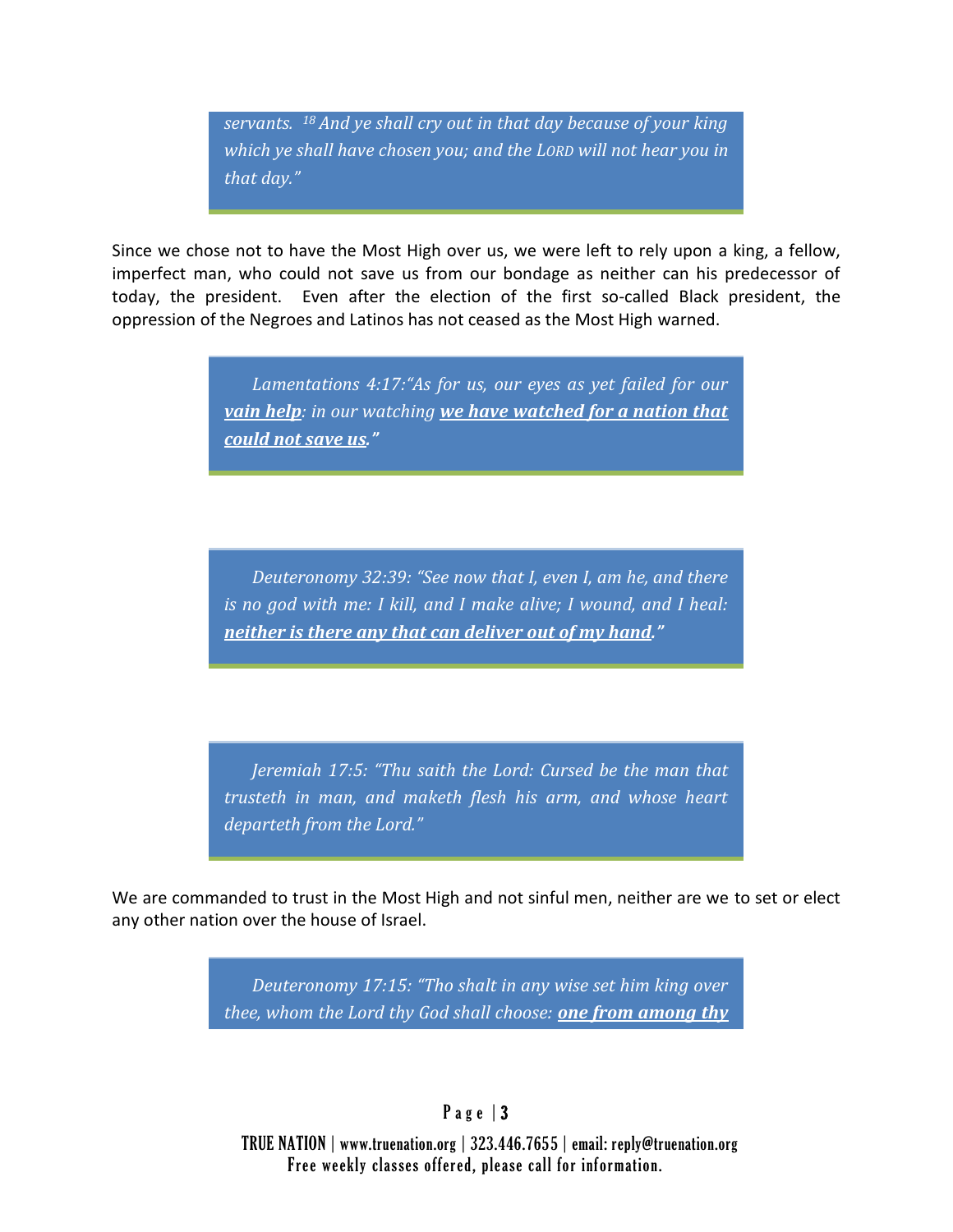*brethren shalt thou set king over thee: thou mayest not set a stranger over thee, which is not thy brother."* 

Voting is putting your trust in a man's system or organization. The Lord clearly forbids the children of Israel to trust in men for our salvation.

> *Psalms 118:8-9: "It is better to trust in the Lord than to put confidence in man. 9 It is better to trust in the Lord than to put confidence in princes."*

The righteousness of the children of Israel depends on our trust in the laws of the Most High.

*Deuteronomy 6:25: "And it shall be our righteousness, if we observe to do all these commandments before the Lord our God, as he commanded us."*

*Psalms 146:3: "Put not your trust in princes, nor in the son of man, in whom there is no help." (Presidential or government candidates)*

The 2009 voting records indicated the highest voter turnout ever recorded! The whole world put their trust in one man and not in the creator.

> *Romans 1:25: "Who changed the truth of God into a lie, and worshipped and served(vow) the creature more than the Creator, who is blessed for ever. A-men."*

We must understand that the candidates for any election do not represent the Most High or his righteousness. They only stand for the policies of the country they represent which are not in

## Page  $|4$